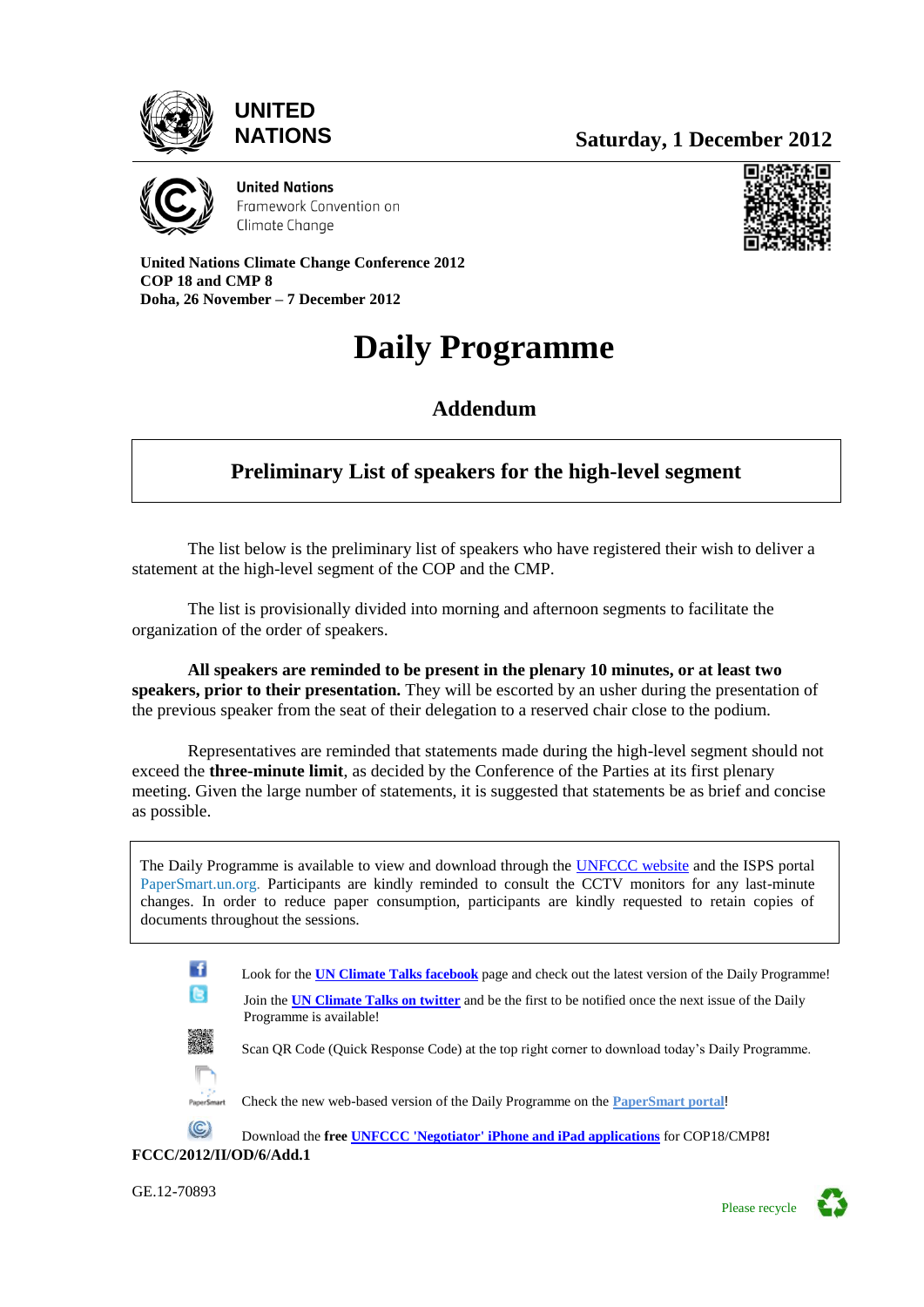Full texts of the official statements will not be circulated in hard-copy form during the highlevel segment. Statements delivered during the high-level segment will be uploaded and made available on the UNFCCC website and via the ISPS portal. Delegations are requested to e-mail a copy of the statement to [PaperSmart@un.org,](mailto:PaperSmart@un.org) preferably one day before the delivery of the statement. All Parties are kindly requested to provide the ISPS desk in the plenary with **15 copies** of their statements in advance to meet the needs of the interpreters and the Conference records.

Should Parties not wish to speak but prefer to only have their statements uploaded to the UNFCCC website and the ISPS portal, the secretariat will make arrangements to have this done and enter the statement in the records of the Conference. Parties interested in taking up this offer should communicate their interest to Ms. Grace Smith or Ms. Mehrican Eser of the External Relations team, located in the Conference Affairs Services office, Ground floor, Green Zone, in the vicinity of the security office, by 12:00 on Monday, 3 December 2012. Any other changes to the speakers' list should also be brought to the attention of the External Relations team.

Parties are requested to note that the secretariat is not in a position to accommodate individual requests for changes in a Party's speaking slot. Parties wishing to make a change should arrange to exchange slots with another Party, and jointly notify the secretariat of the agreement that has been reached.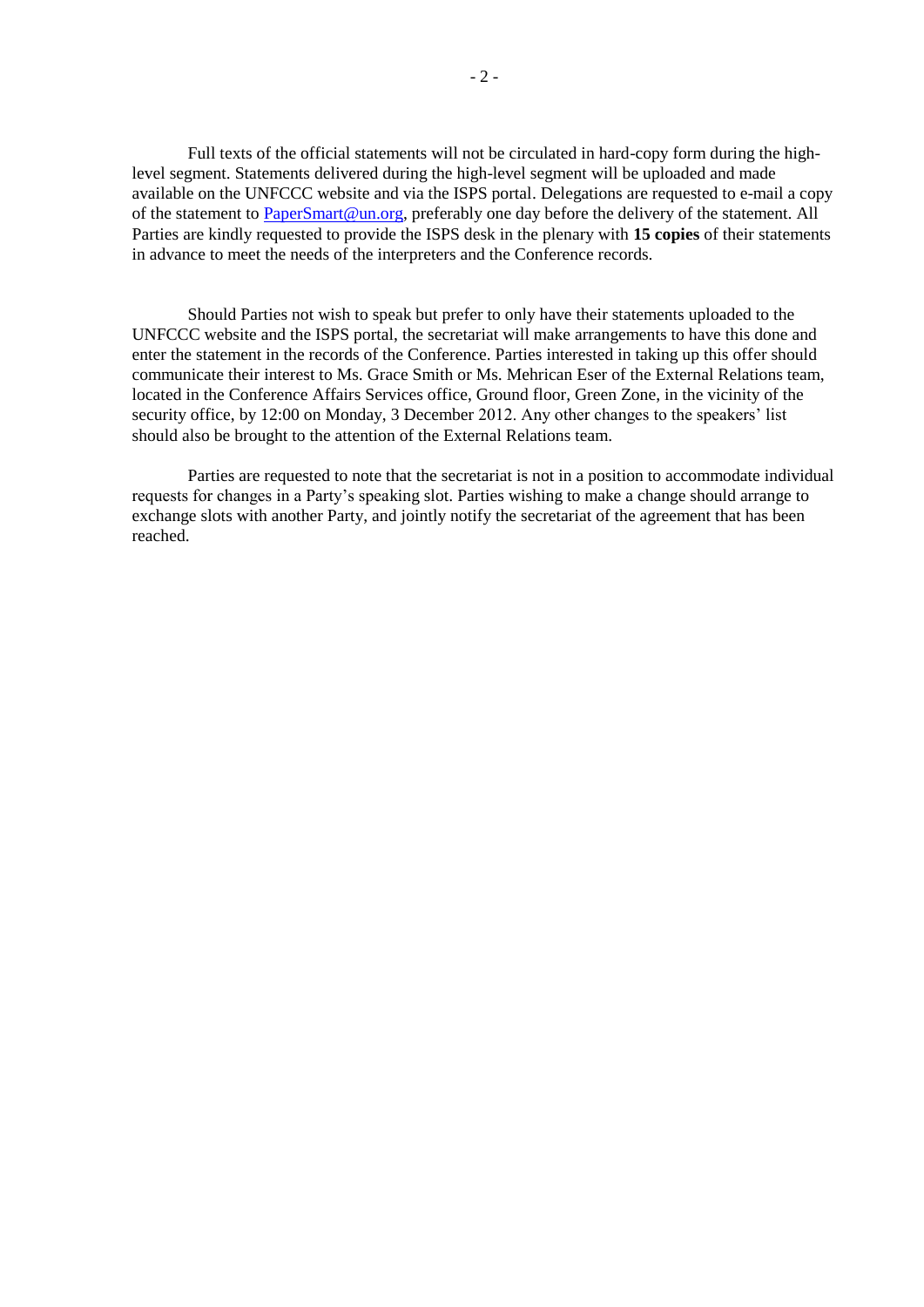### **Special Announcement**

## **Collection of tickets for the 4 December Opening Ceremony of the High-Level Segment**

In light of the large number of participants at the sessions, it will be necessary to manage access to Plenary I through a system of secondary tickets for the opening ceremony of the High-Level Segment (HLS) on the afternoon of Tuesday, 4 December, beginning at 15.00. Conference badges alone will not allow entry into Plenary I. A quota system has been established for delegations. The arrangements for the collection of tickets are indicated below.

#### **Party representatives**

The collection of the tickets for the opening ceremony of the HLS will be possible as of Monday, 3 December at 10.00 from the the Main Information Desk located on level 1, (next to the spider) of the QNCC. The tickets can be collected by the National Focal Point or by his/her authorized representatives. A letter nominating the authorized representative should be presented at the information desk. Kindly ensure that the authorized representative's phone number(s) is indicated in the letter itself. Each Party is guaranteed four seats. A limited number of overflow seats will be provided.

#### **UN organizations and Agencies**

Tickets to attend the opening ceremony of the HLS will be available from the the Main Information Desk located on level 1, (next to the spider) of the QNCC on Monday, 3 December from 10.00. The tickets can be collected by staff member authorized by their agencies. Two seats are guaranteed plus a limited number of overflow seats.

#### **Intergovernmental organizations (IGOs)**

Tickets to attend the opening ceremony of the HLS will be available from the the Main Information Desk located on level 1, (next to the spider) of the QNCC on Monday, 3 December from 10.00. Two seats are guaranteed plus a limited number of overflow seats. The tickets can be collected by a member of the delegation authorized by the head of the delegation, upon presentation of a letter signed by the head of delegation. Please include a telephone number of the member authorized to collect the tickets in the letter.

#### **Non Governmental Organizations (NGOs)**

For NGO constituency members, a limited number of tickets to attend the HLS opening ceremony will be available through the constituency focal points. Please contact your constituency focal points on Monday, 3 December 2012, who will receive the tickets for distribution.

#### **Site access**

Please note that by introducing this system of distribution of tickets, categories represented at the sessions (Parties, UN, IGOs and NGO constituencies) will receive tickets for a set quota of representatives who can enter Plenary I. These tickets are transferable among the representatives within a Party delegation or each observer category. These arrangements are in force only for the afternoon of Tuesday, 4 December 2012 for the opening ceremony of the High-Level Segment.

Participants are also encouraged to follow the opening ceremony of the HLS in Plenary II, the overflow room.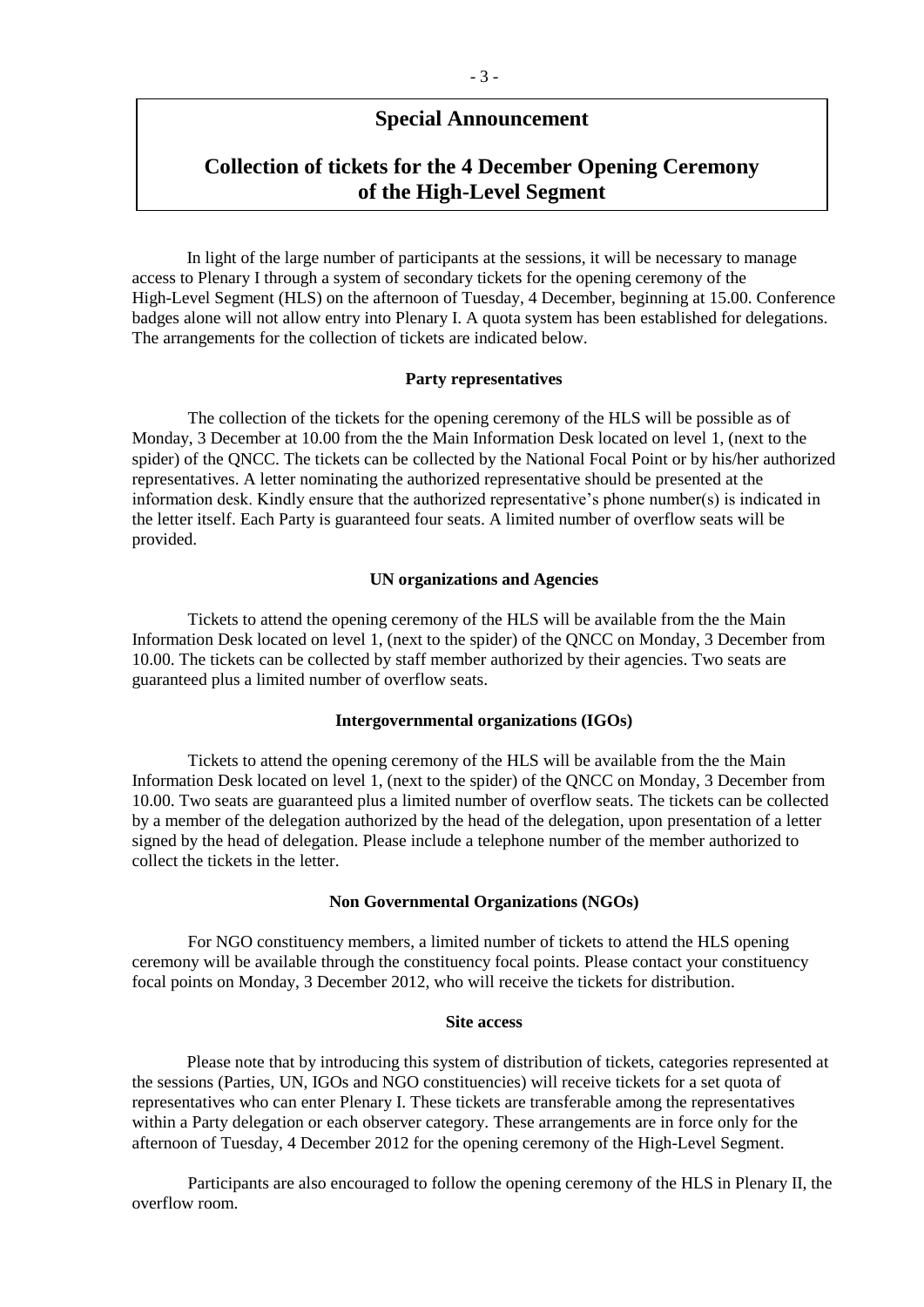#### Tuesday, 4 December 2012 16.30−18.00

H.E. Mr. Ali Bongo Ondimba President **GABON**

H.E. Mr. Denis SASSOU-Nguesso President **REPUBLIC OF THE CONGO**

HH Sheikh Abdullah Bin Hamad Al Khalifa Personal Representative of His Majesty the King **BAHRAIN**

H.E. Mr. Tuila'epa Fatialofa Lupesoliai Sailele Malielegaoi Prime Minister **SAMOA** 

H.E. Mr. Hailemariam Dessalegn Prime Minister **FEDERAL DEMOCRATIC REPUBLIC OF ETHIOPIA**

H.E. Mr. Sibusiso B. Dlamini Prime Minister **SWAZILAND** *speaking on behalf of the African Group*

H.E. Mr. Fouad Mohadji Vice Pres. in Charge of the Min. of Production, Environment, Energy, Industry and Craft **COMOROS**

H.E. Mr. Mohammad Javad Mohammadi Zadeh Vice President for Environmental Protection **ISLAMIC REPUBLIC OF IRAN** 

H.E. Mr. Amara Benyounes Minister of Land Planning, Environment and City **ALGERIA** *speaking on behalf of the Group of 77 and China*

H.E. Ms. Connie Hedegaard, Commissioner for Climate Action, European Commission H.E. Mr. Sofoklis Aletraris, Minister of Agriculture, Natural Resources and Environment, Cyprus **EUROPEAN UNION**

H.E. Mr. Mark Dreyfus Parliamentary Secretary for Climate Change and Energy Efficiency **AUSTRALIA** *speaking on behalf of the Umbrella Group*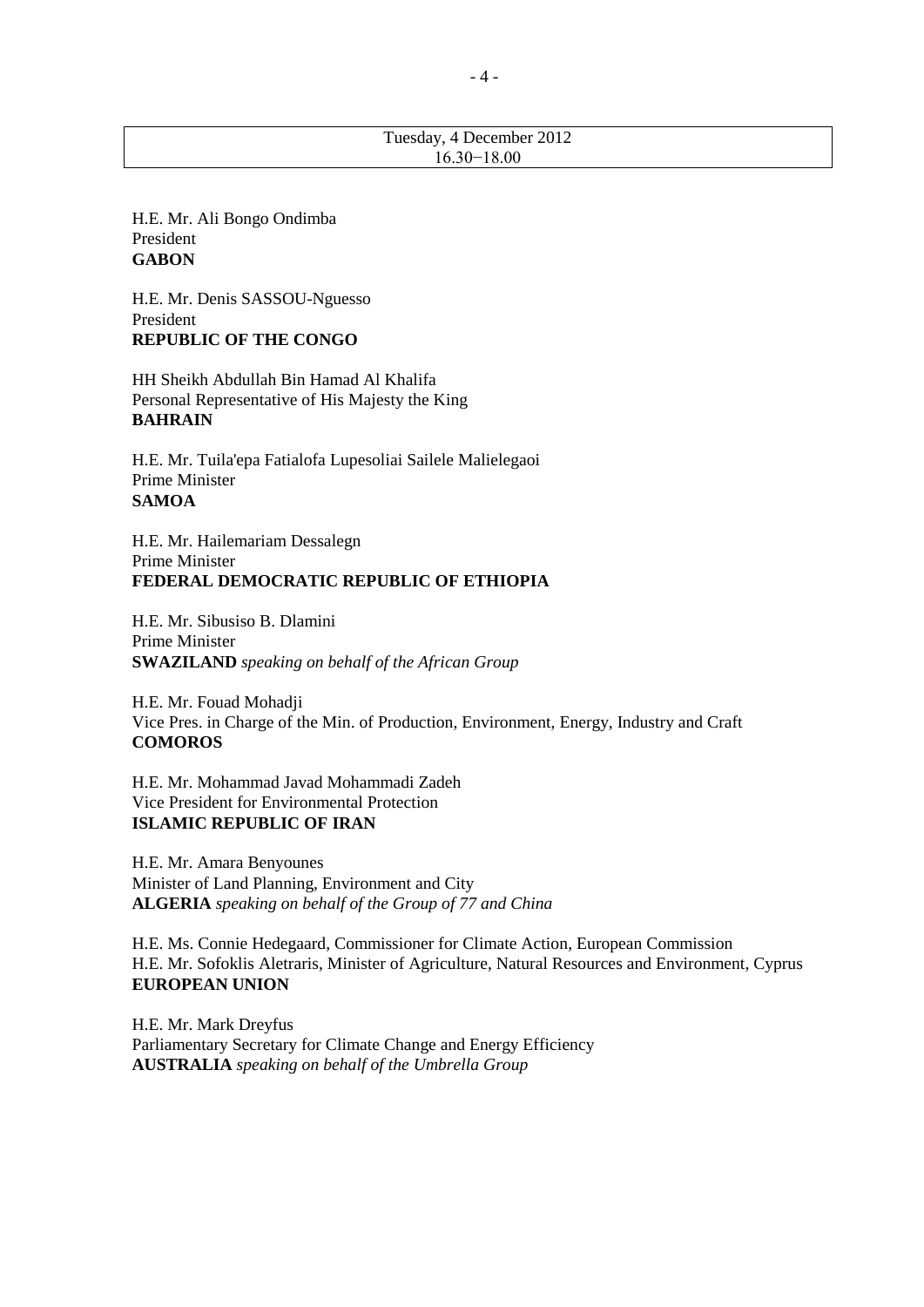H.E. Mr. Kieren Keke Minister of Foreign Affairs and Trade **NAURU** *speaking on behalf of the Alliance of Small Island States*

H.E. Ms. Fatou Ndey Gaye Minister of Environment **GAMBIA** *speaking on behalf of the Least Developed Countries*

#### Wednesday, 5 December 2012 10.00−13.00

H.E. Mr. Chee Hean Teo Deputy Prime Minister, Coordinating Minister for National Security and Minister for Home Affairs **SINGAPORE**

H.E. Mr. Tony deBrum Minister-in-Assistance to the President **MARSHALL ISLANDS** 

H.E. Mr. Daniel Mukoko Sambo Vice Prime Minister **DEMOCRATIC REPUBLIC OF CONGO**

H.E. Mr. Nicolás Maduro Moros Minister of People's Power for Foreign Affairs **BOLIVARIAN REPUBLIC OF VENEZUELA**

H.H. Sheikh Abdullah Bin Zayed Al Nahyan Minister of Foreign Affairs **UNITED ARAB EMIRATES**

H.E. Mr. Ratu Inoke Kubuabola Minister of Foreign Affairs and International Cooperation **FIJI**

H.E. Ms. Maxine McClean Minister of Foreign Affairs and Foreign Trade **BARBADOS**

H.E. Mr. Apisai Ielemia Minister of Foreign Affairs, Trade, Tourism, Environment and Labour **TUVALU**

H.E. Mr. Khalid Bin Mohammed Al-Attiyah Minster of State for Foreign Affairs **QATAR**

H.E. Ms. Young Sook Yoo Minister of Environment **REPUBLIC OF KOREA**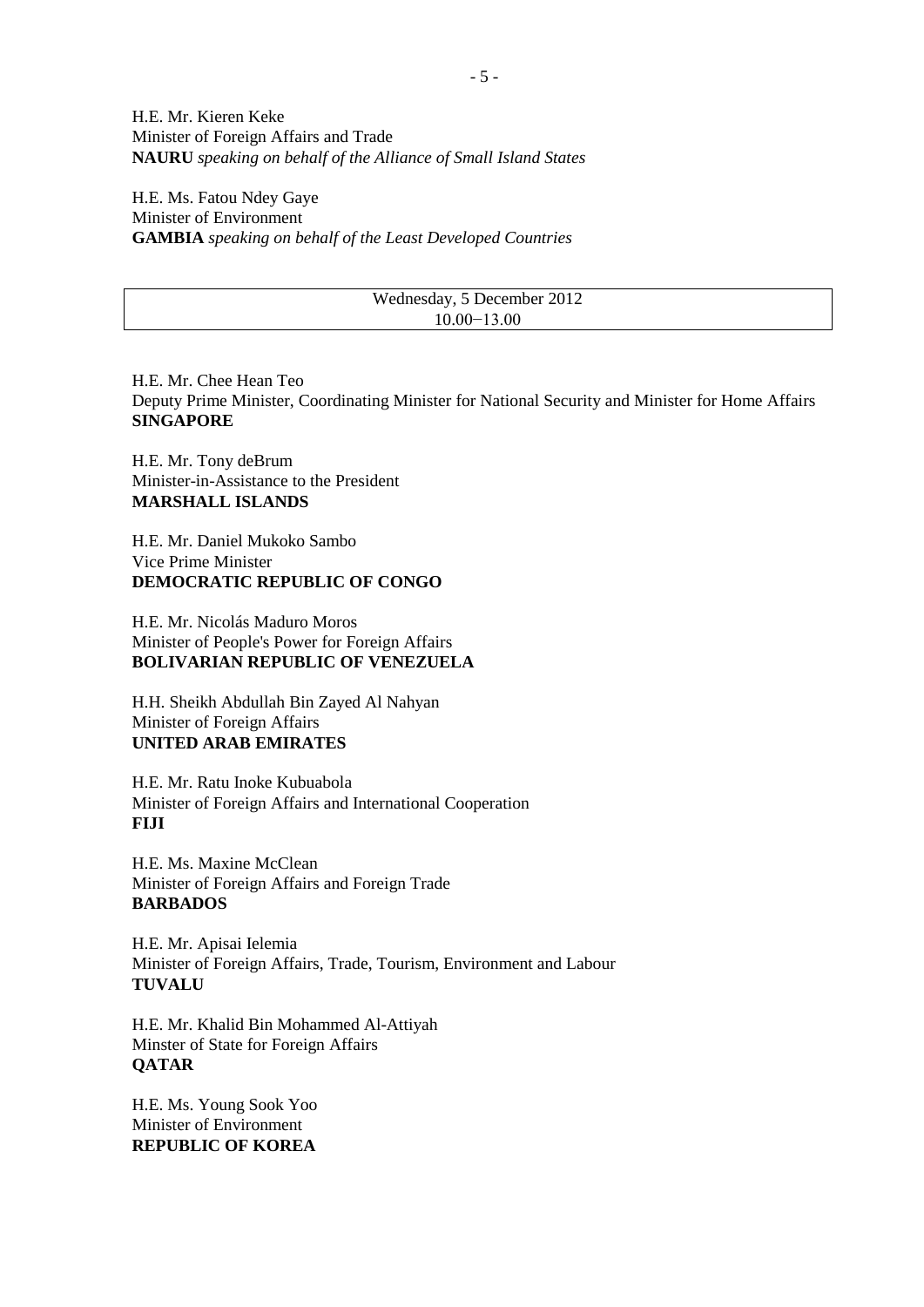H.E. Ms. Maria Ignacia Benítez Minister of the Environment **CHILE**

H.E. Mr. Moustafa Hussien Kamel Minister of Environment **EGYPT**

H.E. Ms. Lena Ek Minister of the Environment **SWEDEN**

H.E. Ms. Maria Fatima Jardim Minister of Environment **ANGOLA**

H.E. Mr. Ville Niinistö Minister of the Environment **FINLAND**

H.E. Ms. Hadiza Ibrahim Mailafia Minister of Environment **NIGERIA**

H.E. Mr. Peter Kent Minister of the Environment **CANADA**

H.E. Ms. Svandís Svavarsdóttir Minister for the Environment and Natural Resources **ICELAND**

H.E. Mr. Peter Ziga Minister of the Environment **SLOVAKIA**

H.E. Mr. Jean Koulidiati Minister of Environment and Sustainable Development **BURKINA FASO**

H.E. Mr. Mihael Zmajlović Minister of Environmental and Nature Protection **CROATIA**

H.E. Mr. Bård Vegar Solhjell Minister of Environment **NORWAY**

H.E. Mr. Jean Vilmond Hilaire Minister of Environment **HAITI**

H.E. Mr. Nazem El-Khoury Minister of Environment **LEBANON**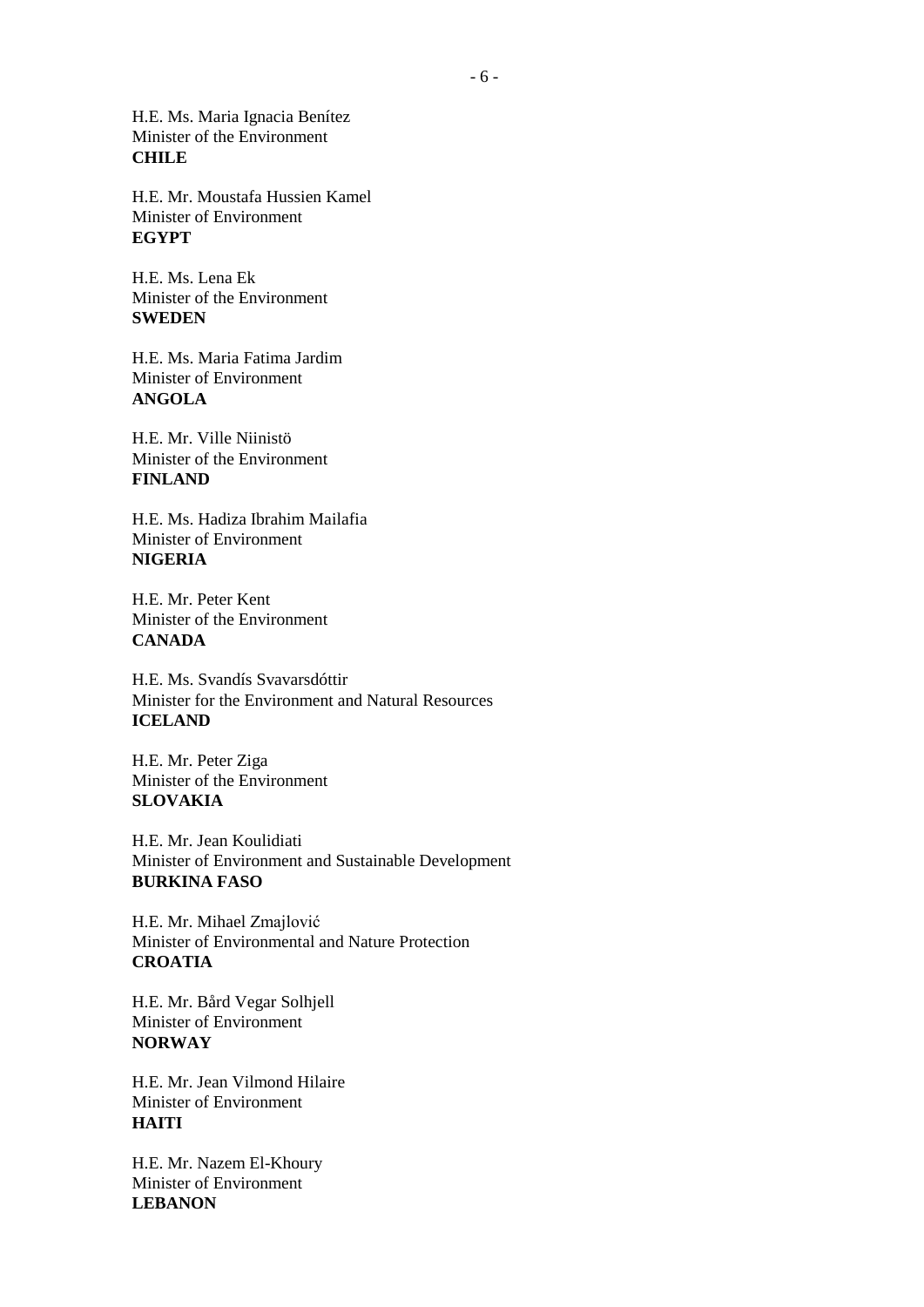H.E. Ms. Keit Pentus-Rosimannus Minister of the Environment **ESTONIA**

H.E. Mr. Hiroyuki Nagahama Minister of the Environment **JAPAN** 

H.E. Ms. Wilma Mansveld Minister for the Environment **THE NETHERLANDS** 

H.E. Ms. Renate Muessner Minister of the Environment **LIECHTENSTEIN** 

H.E. Mr. Robert D. Pickersgill Minister of Water, Land, Environment and Climate Change **JAMAICA**

H.E. Ms. Alcinda António de Abreu Minister for Coordination of Environmental Affairs **MOZAMBIQUE**

H.E. Ms. Catherine Gomezgani Hara Cabinet Minister, Ministry of Environment and Climate Change Management **MALAWI**

H.E. Mr. George Prime Minister of Environment, Foreign Trade and Export Development **GRENADA**

H.E. Mr. Zhenhua Xie Minister, Vice Chairman **PEOPLE'S REPUBLIC OF CHINA** 

H.E. Mr. Jose Antonio Zamora Minister of Environment and Water **BOLIVIA**

| Wednesday, 5 December 2012 |  |
|----------------------------|--|
| $15.00 - 19.00$            |  |

H.E. Mr. Edward Davey Secretary of State **UNITED KINGDOM**

H.E. Mr. Nikolaus Berlakovich Federal Minister for Agriculture, Forestry, Environment and Water Management **AUSTRIA**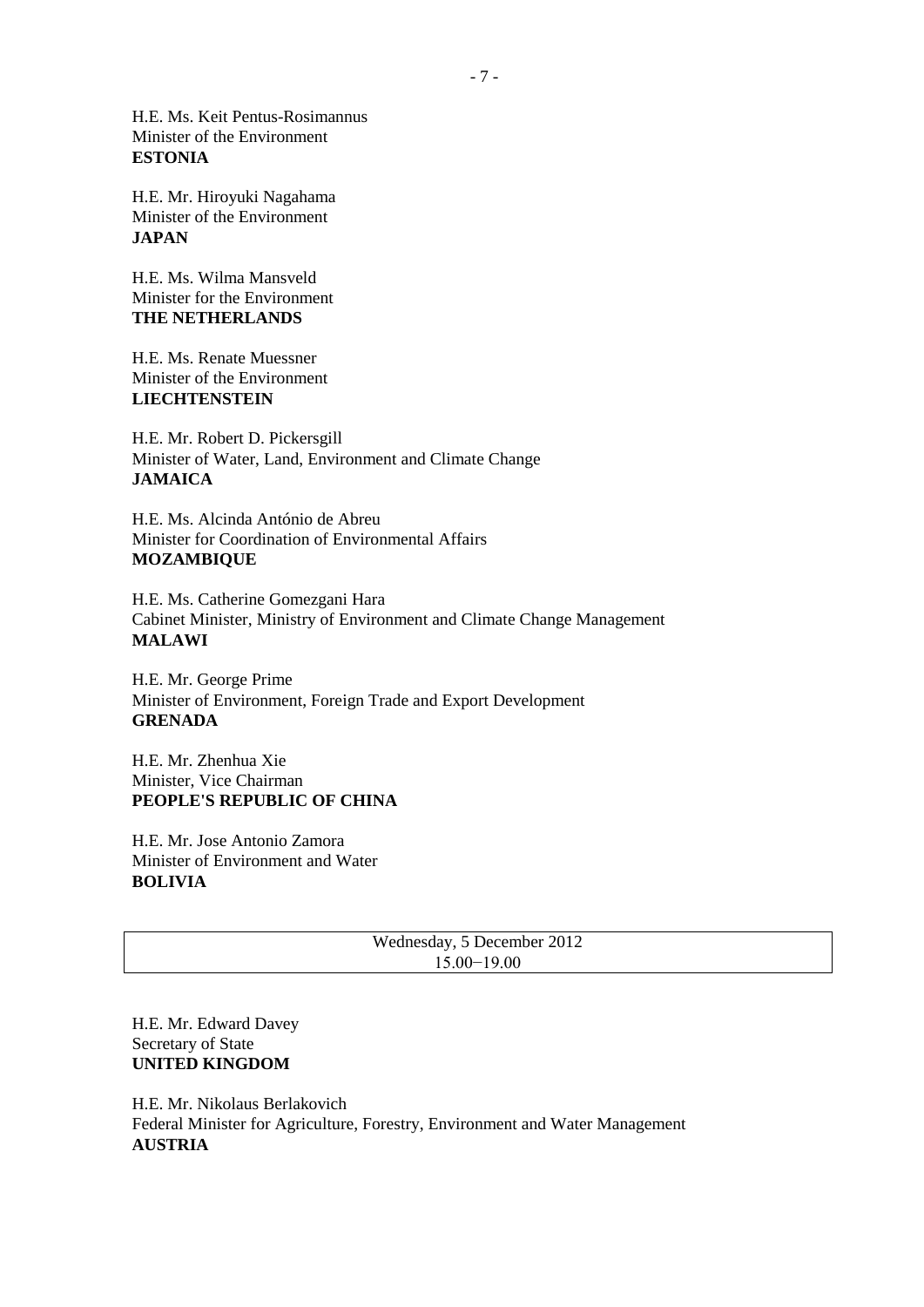H.E. Mr. Mahamat Ali Abdallah Nassour Minister of Urban and Rural Hydrology **CHAD**

H.E. Mr. Paul Herbert Oquist Kelley Minister, Private Secretary of the Presidency for National Policies **NICARAGUA** 

H.E. Mr. Sargon Lazar Binzezo Minister of the Environment **IRAQ** 

H.E. Mr. Tomas Chalupa Minister of the Environment **CZECH REPUBLIC** 

H.E. Ms. Sanjaasuren Oyun Minister of Environment and Green Development **MONGOLIA**

H. E. Mr. Marcin Korolec Minister of Environment **POLAND**

H.E. Ms. Terezya Huvisa Luoga Minister of Environment **UNITED REPUBLIC OF TANZANIA** 

H.E. Mr. Haydar El Ali Minister of Environment and Sustainable Development **SENEGAL** 

H.E. Ms. Mémia Benna Zayani Minister of Environment **TUNISIA** 

H.E. Mr. René Castro Minister of Environment, Energy and Telecommunications **COSTA RICA**

H.E. Ms. Netumbo Nandi-Ndaitwah Minister of Environment and Tourism **NAMIBIA** 

H.E. Mr. Wylbur C. Simuusa Minister of Lands, Natural Resources and Environmental Protection **ZAMBIA** 

H.E. Ms. Mariyam Shakeela Minister of Environment and Energy **MALDIVES** 

H.E. Mr. David Sagara Minister of Environment and Sanitation **MALI**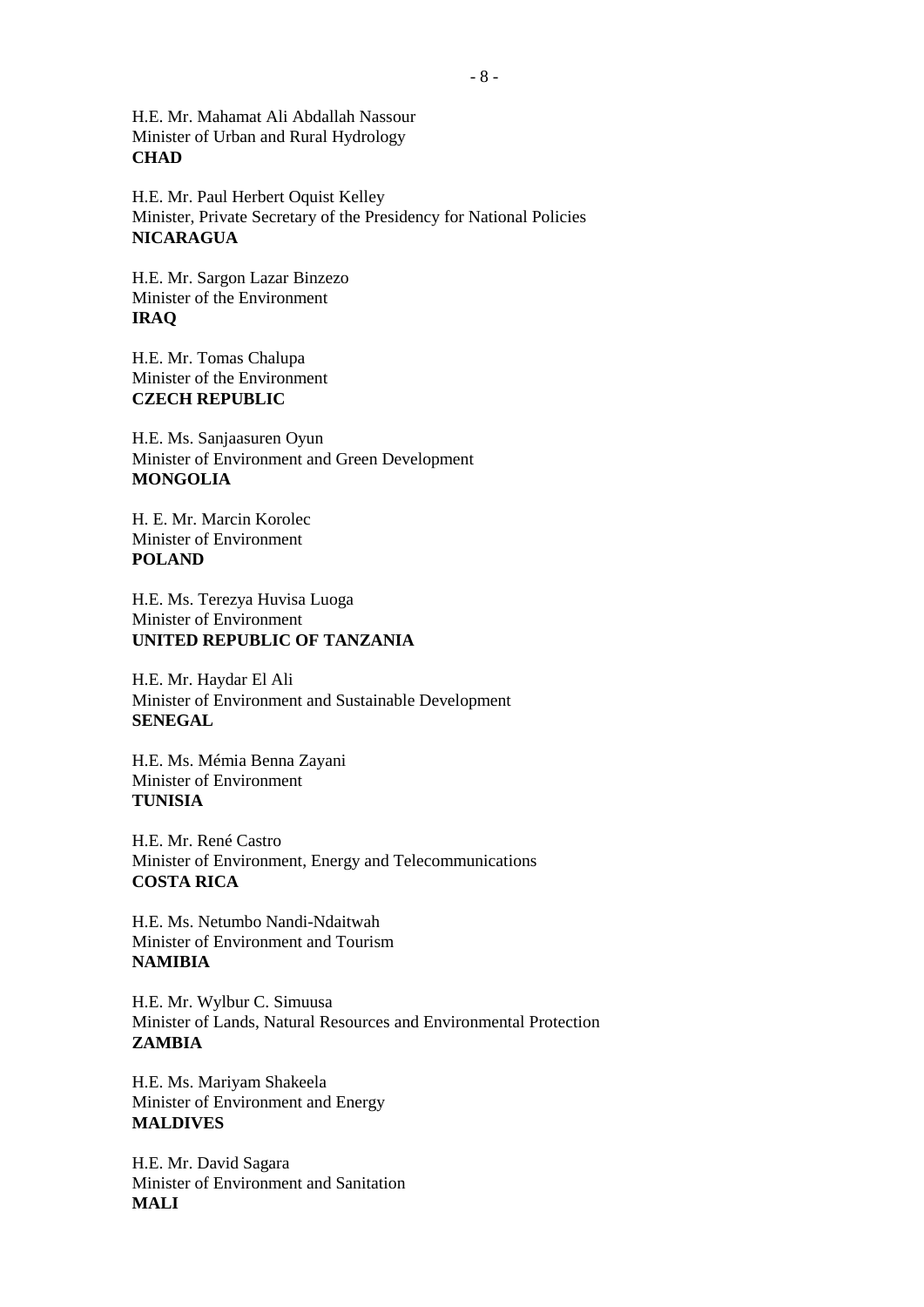H.E. Mr. Francisco Beltrame Minister of Environment **URUGUAY** 

H.E. Ms. Assunção Cristas Minister for Agriculture, Sea, Environment and Spatial Planning **PORTUGAL** 

H.E. Mr. Martin Lidegaard Minister for Climate, Energy and Building **DENMARK** 

H.E. Mr. Ali I. Al-Naimi Minister of Petroleum and Mineral Resources **SAUDI ARABIA** 

H.E. Mr. James L. Fletcher Minister of Sustainable Development, Energy, Science and Technology **ST. LUCIA** 

H.E. Mr. Phil Hogan Minister for the Environment, Community and Local Government **IRELAND** 

H.E. Mr. Marco Schank Minister for Sustainable Development and Infrastructure **LUXEMBOURG** 

H.E. Mr. Tim Groser Minister for Climate Change Issues, Minister of Trade, Associate Minister of Foreign Affairs **NEW ZEALAND** 

H.E. Mr. Keshab Man Shakya Minister of Environment, Science and Technology **NEPAL** 

H.E. Mr. Blaise Onésiphore Ahanhanzo Glele Minister of Environment, Housing and Urbanism **BENIN** 

H.E. Mr. Chirau Ali Mwakwere Minister of Environment and Mineral Resources **KENYA** 

H.E. Mr. Todd D. Stern Special Envoy for Climate Change **UNITED STATES OF AMERICA** 

H.E. Mr. Christian J.M.G. Lionnet Minister for Land Use and Housing **SEYCHELLES** 

H.E. Mr. Thahane Timothy Thahane Minister of Energy, Meteorology and Water Affairs **LESOTHO**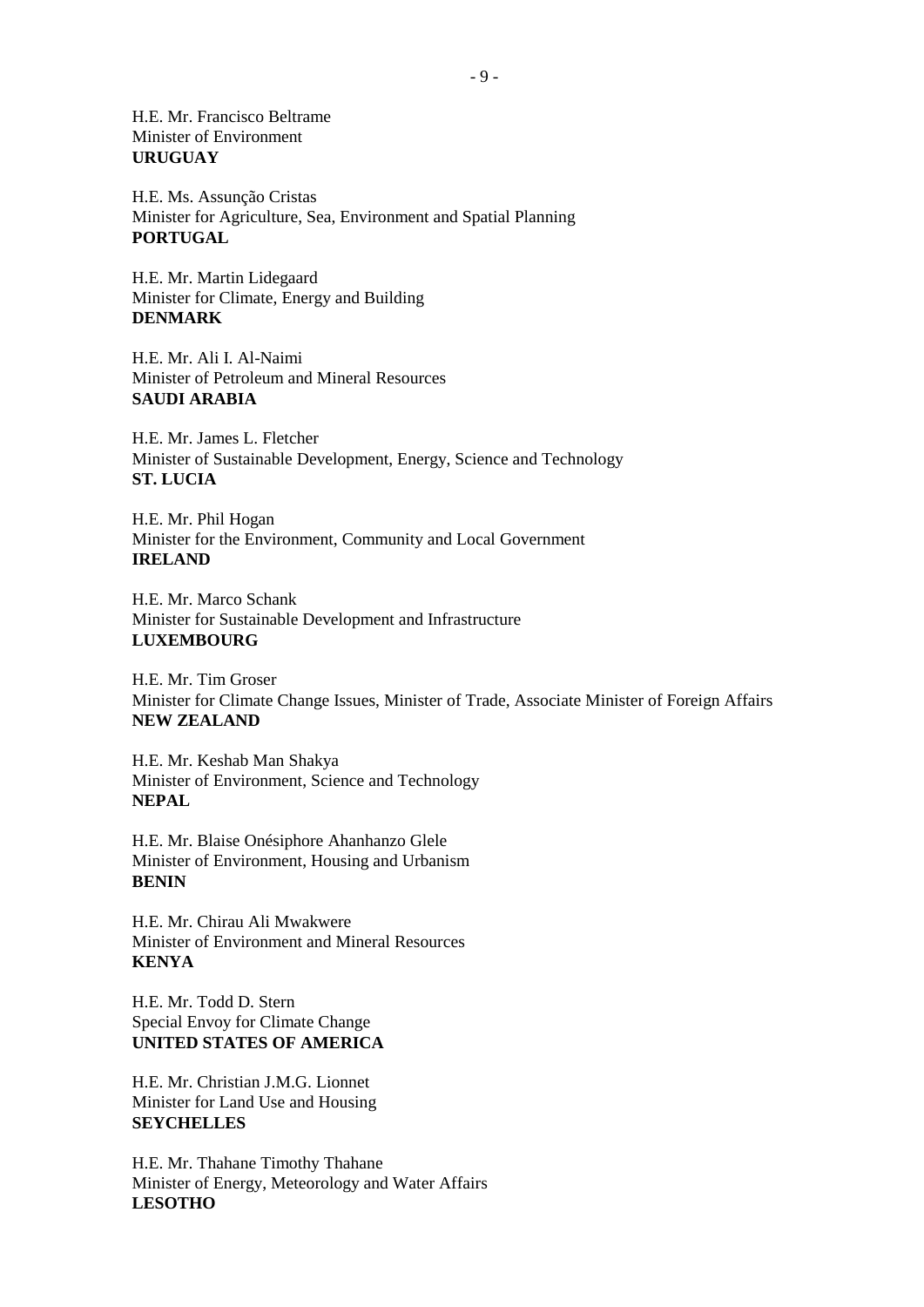H.E. Ms. Lisel D. Alamilla Minister of Forestry, Fisheries and Sustainable Development **BELIZE** 

H.E. Mr. Hasan Mahmud Minister of Environemnt and Forests **BANGLADESH** 

H.E. Mr. Eduard Stavytskyi Minister of Ecology and Natural Resources **UKRAINE** 

H.E. Mr. Ephraim Kamuntu Minister of Water and Environment **UGANDA** 

H.E. Ms. Marie-Pierre Gramaglia Minister for Public Works, Environment and Urban Development **PRINCIPALITY OF MONACO**

H.E. Mr. Patrick Pruaitch Minister for Forestry and Climate Change **PAPUA NEW GUINEA** 

H.E. Mr. Josue Rodrigue Ngouonimba Minister of Tourism and Environment **REPUBLIC OF CONGO**

H.E. Ms. Jayanthi Natarajan Minister of Environment and Forests **INDIA**

H.E. Mr. Fouad Douiri Minister of Energy, Mines, Water and Environment **MOROCCO** 

H.E. Ms. Izabella Monica Teixeira Minister of Environment **BRAZIL**

| Thursday, 6 December 2012 |  |
|---------------------------|--|
| 10.00–13.00               |  |

H.E. Mr. Hassan Abdelgadir Hilal Minister of Environment, Forestry and Physical Development **SUDAN** 

H.E. Mr. Pehin Dato Suyoi Haji Osman Minister of Development **BRUNEI DARUSSALAM**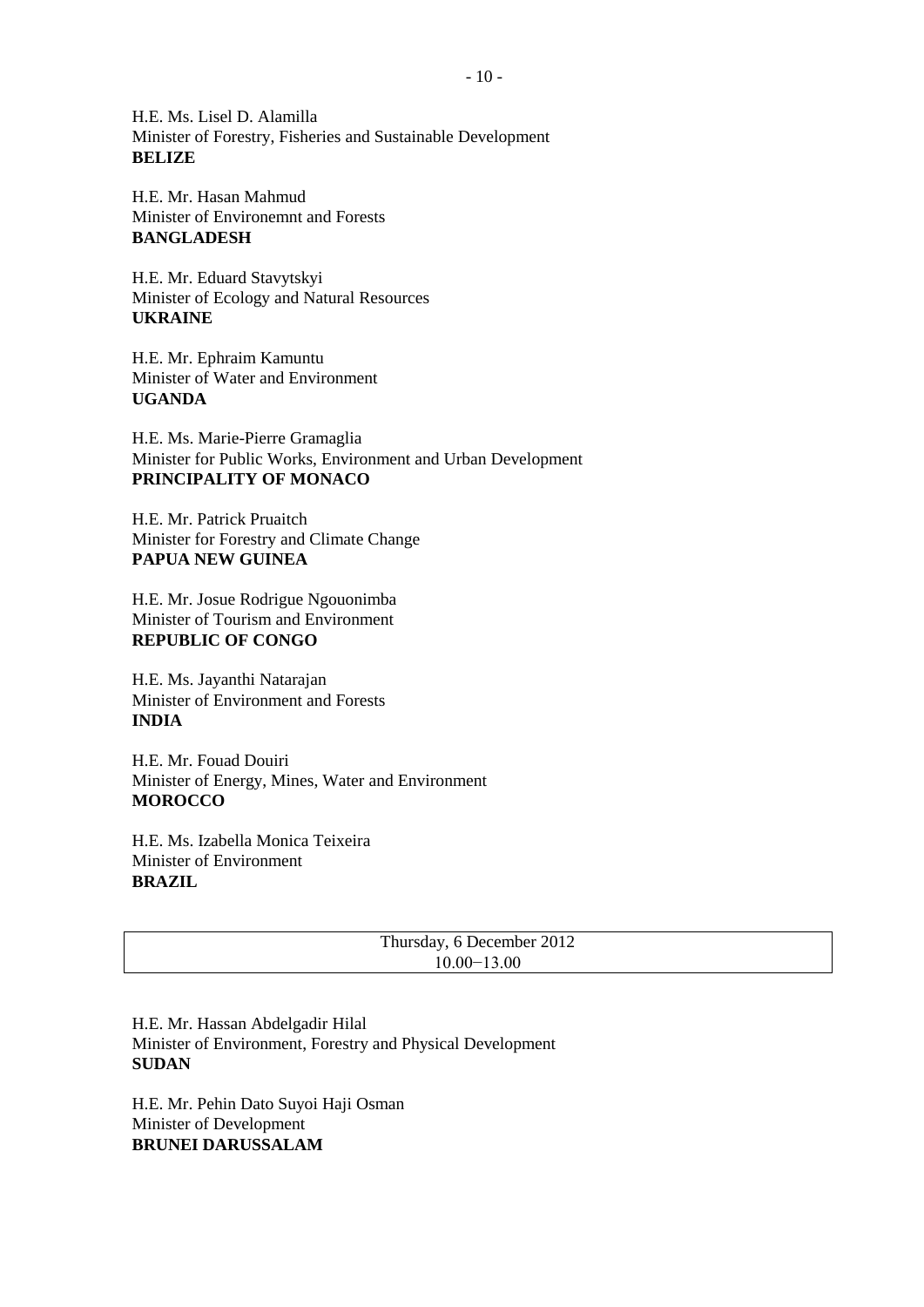H.E. Mr. Jean Marie Nibirantije Minister of Water, Environment, Land Management and Urban Planning **BURUNDI** 

H.E. Mr. Huseyngulu Baghirov Minister of Ecology and Natural Resources **REPUBLIC OF AZERBAIJAN** 

H.E. Mr. Saramady Toure Minister of Environment **GUINEA** 

H.E. Mr. Fatmir Mediu Minister of Environment, Forestry and Water Administration **ALBANIA**

H.E. Mr. Kenneth M. Darroux Minister of Environment, Natural Resources, Physical Planning and Fisheries **COMMONWEALTH OF DOMINICA** 

H.E. Mr. Miguel Arias Cañete Minister of Agriculture, Food and Environment **SPAIN** 

H.E. Mr. Peter Altmaier Minister for the Environment, Nature Conservation and Nuclear Safety **GERMANY** 

H.E. Mr. Herman Humberto Rosa Chavez Minister of Environment and Natural Resources **EL SALVADOR** 

H.E. Mr. Talbak Salimov Minister for Environment, Chair of the Committee for the Environment Protection **TAJIKISTAN** 

H.E. Mr. Laurent Fabius Minister of Foreign Affairs **FRANCE**

H.E. Mr. Rigoberto Cuéllar Minister of Natural Environment and Resources Secretariat **HONDURAS** 

H.E. Mr. Douglas Uggah Embas Minister of Natural Resources and Environment **MALAYSIA** 

H.E. Ms. Doris Leuthard Federal Councilor **SWITZERLAND** 

H.E. Mr. Bradley Billy Smoky Rodo Tovosia Minister of Environment, Climate Change, Disaster Management and Meteorology **SOLOMON ISLANDS**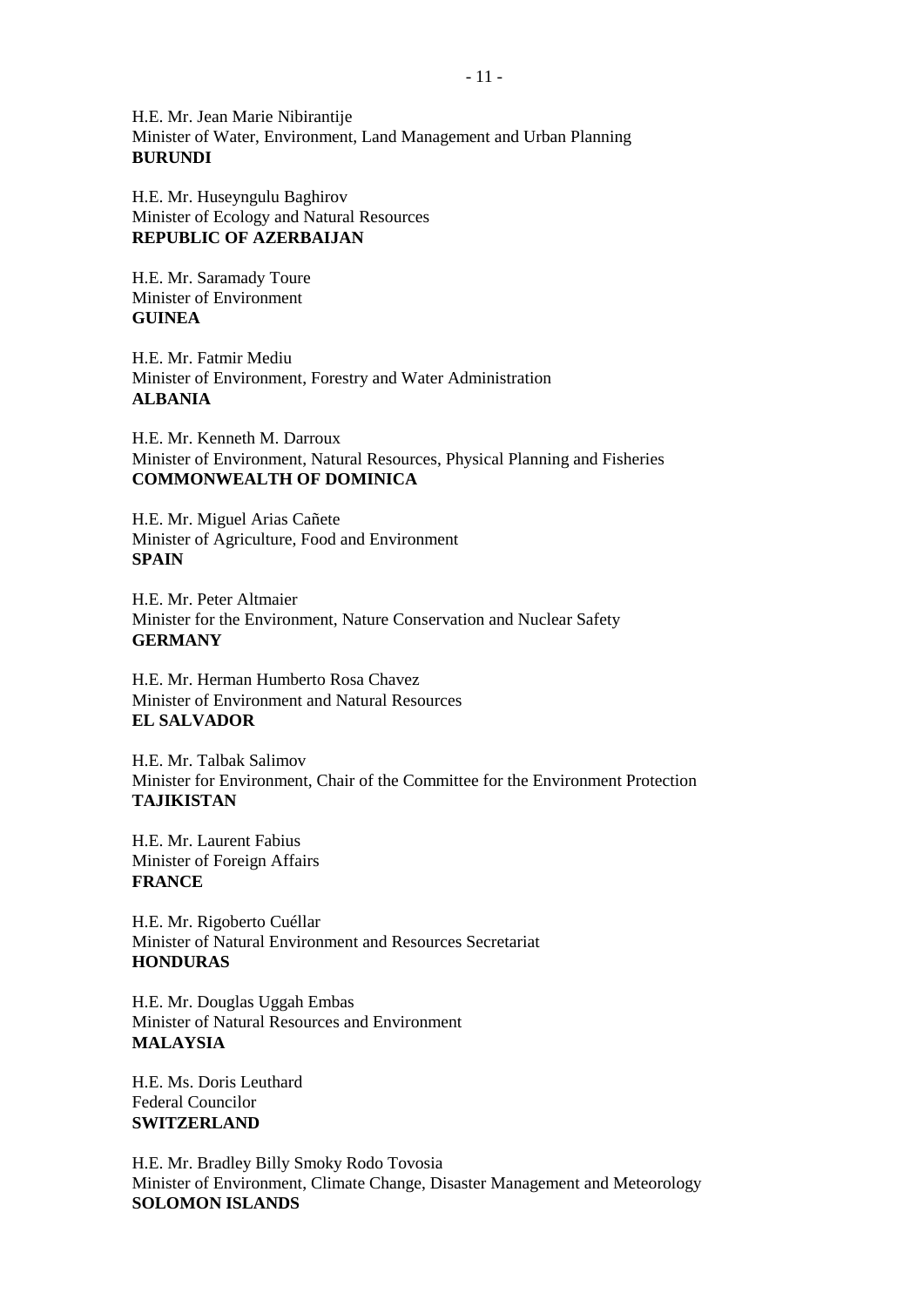H.E. Ms. Dédé Ahoéfa Ekoue Minister of Environment and Forestry Resources **TOGO**

H.E. Mr. Issoufou Issaka Minister of Water and Environment **NIGER** 

H.E. Mr. Antonio da Conceição Minister of Commerce Industry and Environment **TIMOR-LESTE** 

H.E. Ms. Julia Duncan Cassell Minister of Gender and Development **LIBERIA** 

H.E. Mr. Pierre Hélé Minister of Environment, Protection of Nature and Sustainable Development **CAMEROON**

H.E. Mr. Heriberto Osnaghi Minister of Environment **PARAGUAY**

H.E. Mr. Stanislas Kamanzi Minister of Natural Resources **RWANDA** 

H.E. Mr. Yousef A.l. Abu Safieh Minister of Environment Affairs **PALESTINE\***

H.E. Ms. Mary Ann Limpot Sering Vice-Chairperson and Executive Director of the Climate Change Commission **PHILIPPINES** 

H.E. Mr. Mark Dreyfus Parliamentary Secretary for Climate Change and Energy Efficiency **AUSTRALIA**

H.E. Mr. Rachmat Witoelar Minister and President's Special Envoy for Climate Change **INDONESIA** 

H.E. Mr. Alexander Bedritsky Adviser to the President of the Russian Federation, Special Envoy for Climate **RUSSIAN FEDERATION** 

H.E. Ms. Bomo Molewa Minister of Water and Environmental Affairs **SOUTH AFRICA**

-

<sup>&</sup>lt;sup>\*</sup> Observer State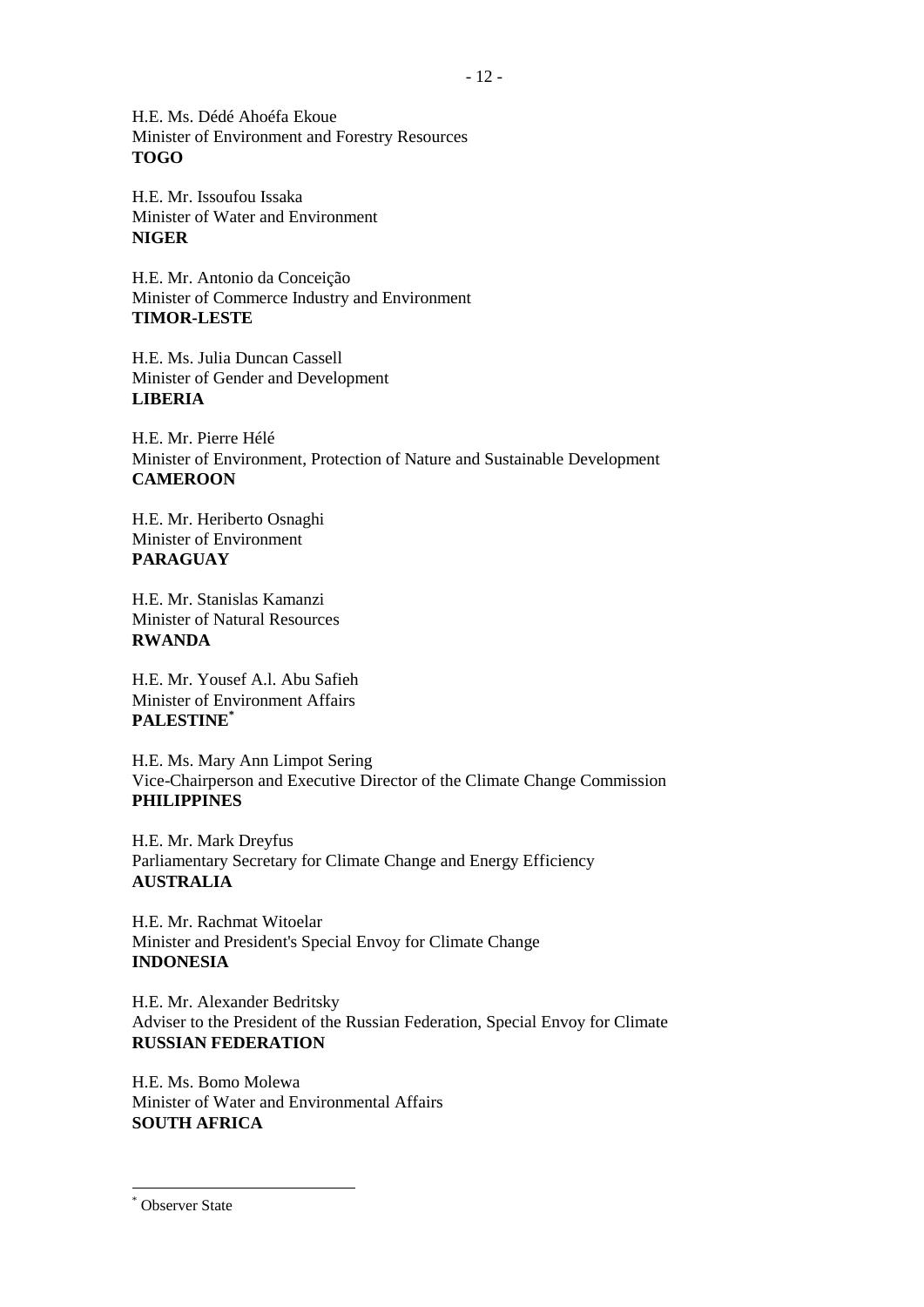H.E. Mr. Mirko Sarovic Minister of Foreign Trade and Economic Relations **BOSNIA AND HERZEGOVINA**

Ms. Adriana Soto Deputy Minister of Environment and Sustainable Development **COLOMBIA** 

Mr. Marlen Iskakov Vice-Minister of Environmental Protection **REPUBLIC OF KAZAKHSTAN** 

Thursday, 6 December 2012 15.00−19.00

Mr. Ha Hong Tran Vice Minister Natural Resources and Environment **VIET NAM** 

Mr. Sergio Raul Ruano Solares Vice Minister **GUATEMALA** 

Mr. Fernando Mario Gonzales Bermudez Vice Prime Minister of Science, Technology and Environment **CUBA** 

Mr. Muhammet Balta Vice Minister of Environment and Urbanization **TURKEY**

H.E. Mr. Ahmad Thalje Al Qatarneh Secretary General, Ministry of Environment **JORDAN** 

H.E. Ms. Simone Borg Ambassador for Climate Change, Ministry of Resources and Rural Affairs **MALTA**

H.E. Ms.Jane J.Chigiyal Ambassador to the United Nations, New York **MICRONESIA (FEDERATED STATES OF)**

Mr. Antonio Pedro Monteiro Lima Ambassador to the United Nations, New York **CAPE VERDE**

H.E. Mr. Cheikh Sid Amed El Bekaye Hamadi Ambassador of Mauritania to Qatar **MAURITANIA**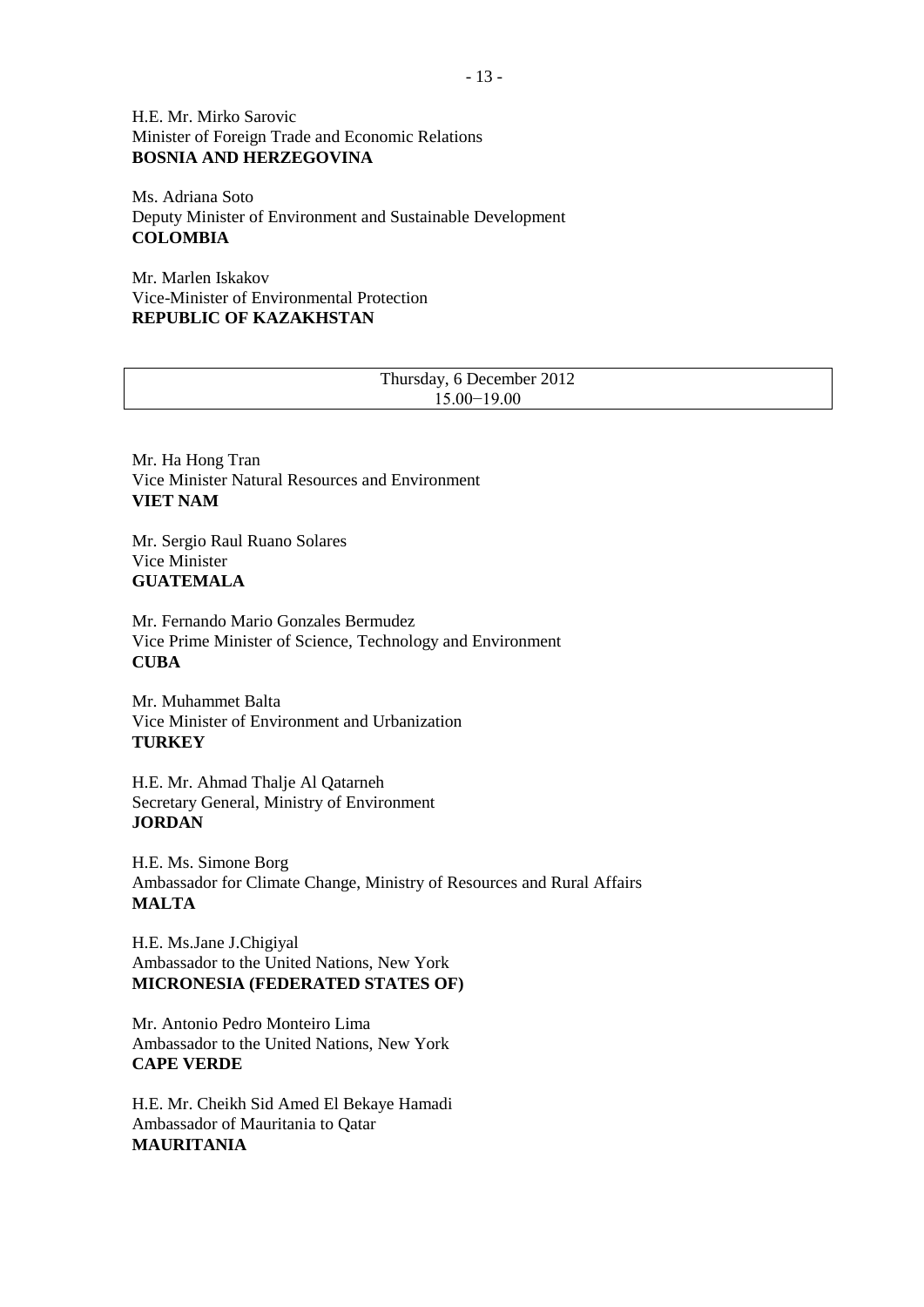H.E. Monsignor Petar Rajic Apostolic Nuncio, Embassy Kuwait **HOLY SEE\***

Ms. Elena Dumitru Deputy Secretary General, Ministry of Environment and Forests **ROMANIA**

Mr. Chansokha Nuth Under Secretary of State **CAMBODIA** 

Ms. Lironne Bar Sade Director, International Organizations and Human Rights Department **ISRAEL** 

H.E. Mr. Chote Trachu Permanent Secretary **THAILAND**

Ms. Maria del Socorro Flores Liera Special Adviser for Climate Change **MEXICO** 

H.E. Ms. Jeanne Guehe Diplomatic Adviser to the Minister of Environment and Sustainable Development **CÔTE D'IVOIRE**

Mr. Dion P. Taufitu Associate Minister for Meteorology and Climate Change **NIUE**

Mr. Oleg Maksyuta Director, Department of Hydrometeorology **BELARUS** 

Ms. Christine Edmee Ralalaharisoa Director General of Environment **MADAGASCAR** 

Mr. Penden Wangchuk Cabinet Secretary **BHUTAN** 

Mr. Bahtiyar Abdiev State Secretary, State Agency on Environment Protection and Forestry of the Kyrgyz Republic **KYRGYZSTAN**

Ms. Haddijatu Jallow Executive Chairperson, Environment Protection Agency **SIERRA LEONE** 

-

<sup>&</sup>lt;sup>\*</sup> Observer State